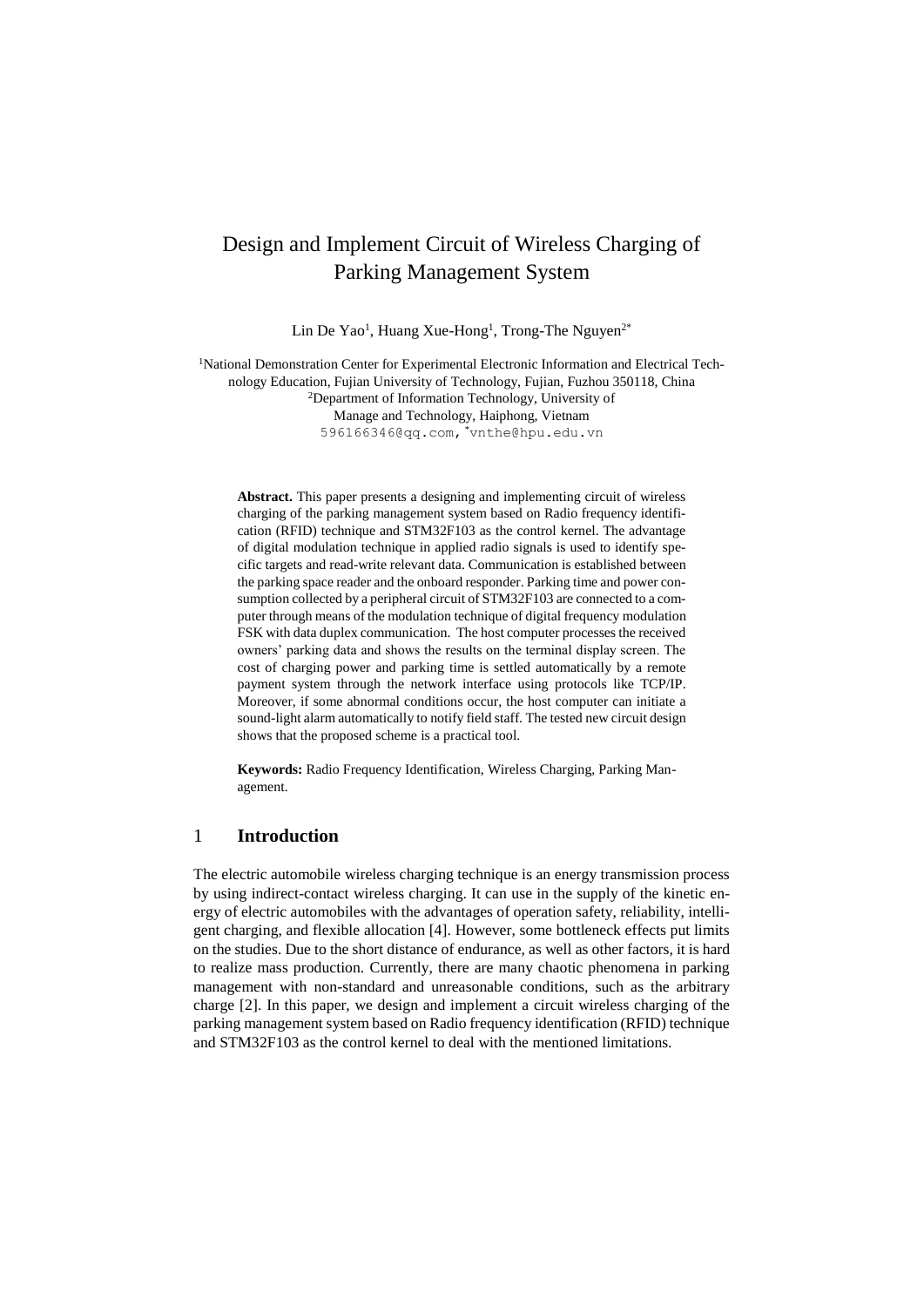## **2 Composition of Wireless Charging of Parking Management System**

Wireless charging parking management system consists of three parts, as shown in Fig ure 1: the wireless charging stations in  $(a) \sim (c)$ , and slave-computers installed under th e parking spaces. Slave computers consist of an FSK digital frequency modulation wir eless transmission duplexer and parking space RFID reader, (d) is the RFID responder and onboard wireless charging circuit installed under the cars. The host- computer in ( e) has an FSK digital frequency modulation wireless transmission duplexer, a data pro cessing center, terminal data display, and emergency alarm, and uses the internet to ca lculate of cost in the payment system automatically.



**Fig. 1.** Wireless charging parking management system

2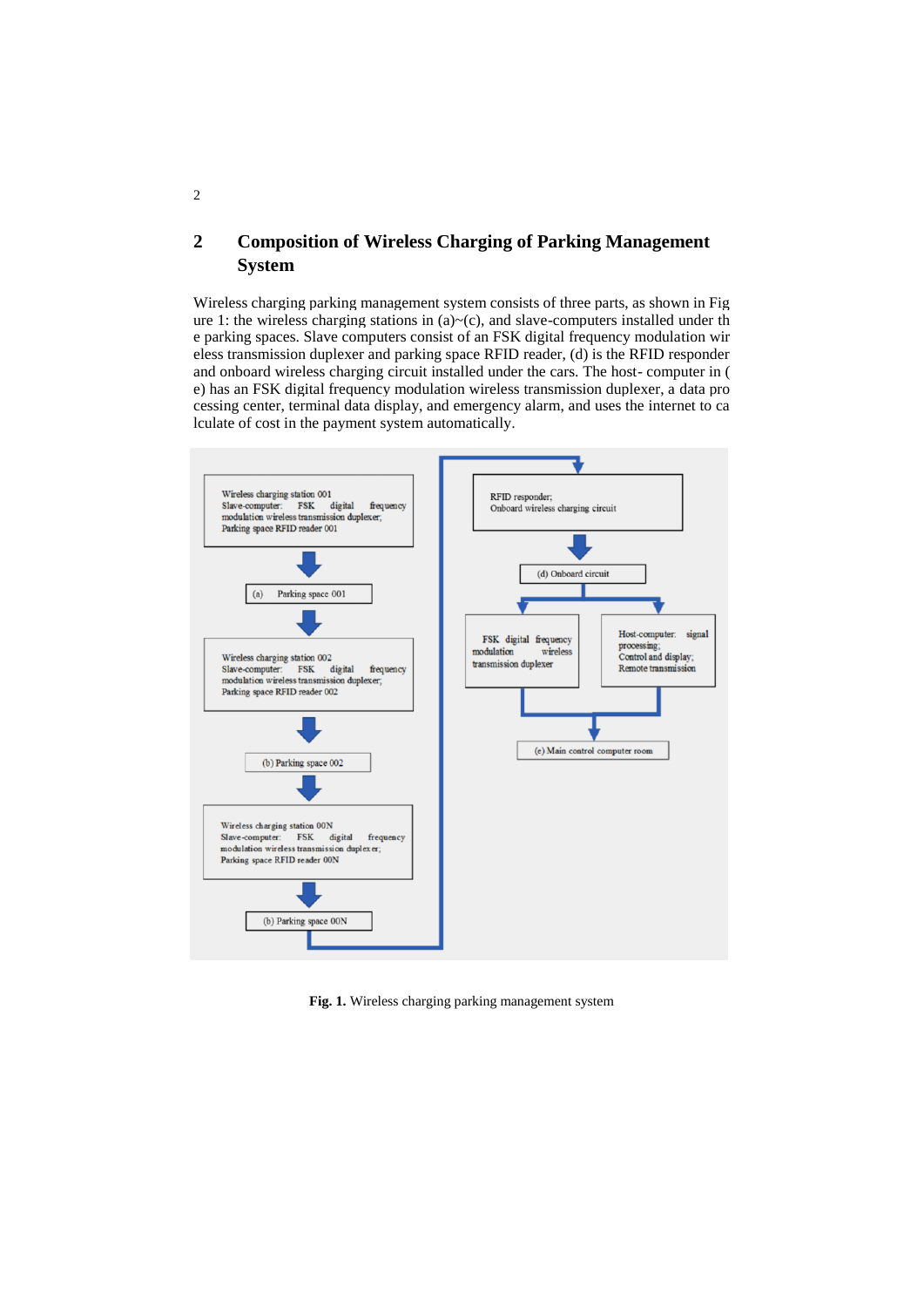### **2.1** Design Introduction of the Wireless Charging Circuit

A wireless charging circuit is shown in Figure 2(a). It consists of four parts: an oscillation signal generator composed by IC1 NE555, a triode VT6 amplifying circuit, a high-power drive circuit module and a triode VT7 C-class resonate power amplifier. Oscillation signal generator composed by NE555. Using the NE555 to form oscillation frequency circuit, the estimation formula of oscillation frequency is shown as below:

Operation frequency:

$$
f_0 = 1.443 / (RP_1 + R_{30} + 2R_{31}) \mathcal{L}_{35,}
$$
 (1)

where the unit of  $C_{35}$  is uF, the unit of electric resistance is KQ, and the unit of frequency is KHz. The f0 selected is generally between 110 KHz and 220 KHz, which has small radiation to human body.

Power amplifier circuit. As shown in Figure 2(a), the power amplifier circuit consists of the front-load power amplifier VT6, high power drive circuit module and VT7 Cclass power amplifier. Electric resistors R32 and R33 are the base biasing resistors of front-load power amplifier VT6. Capacitor C38 is the emitter bypass capacitor. Resistor R34 is DC negative feedback emitter resistor. Collector loop high-frequency transformer T3's primary coil and variable capacitor C39 have been modified to resonate at the center frequency foMHz. High-frequency transformer T3, s secondary coil's highfrequency signal is separated by capacitors C40 and C41 and is then amplified in the high-power drive circuit module. The amplified signal is transferred to C-class amplifier VT7 through capacitor C42, and then is amplified again. Variable resistors RP2 and R35., and electrolytic capacitor C43 provide negative bias-voltage adjustment circuit for C-class amplifier VT7's base. Electrolytic capacitor C43 is a filter capacitor and resistor R37 is an emitter DC negative feedback resistor. C47 is a bypass capacitor. Inductor L6 separates current for the high-frequency choke coil to stop high-frequency signal, ensuring that the DC voltage can be added on the base electrode of triode VT7. Variable resistor RP2 can change the negative bias-voltage of C-class amplifier VT7's base electrode to increase the efficiency of C-class amplifier. The amplified high-frequency signal can be stored as magnetic field energy on coil L7 [3] and then be radiated to outer space in the form of electromagnetic wave.

#### **2.2** Onboard Wireless Charging Circuit

The onboard wireless charging circuit is shown in Figure 3. Electromagnetic wave receiving coil L8, capacitor C49 and variable capacitor C48 compose the LC resonance circuit that resonates at the center frequency fosent from the wireless charging station in Figure 2. Transfer between electromagnetic wave and AC voltage is realized on the two sides of coil L8 [6][7]. After rectification by bridge rectifier diode VD12-VD15 and filtering by electrolytic capacitor C50, AC voltage is transformed to DC voltage. It charges the storage battery through resistor R39. Resistor R38 and LED VD16 form the power indicator circuit.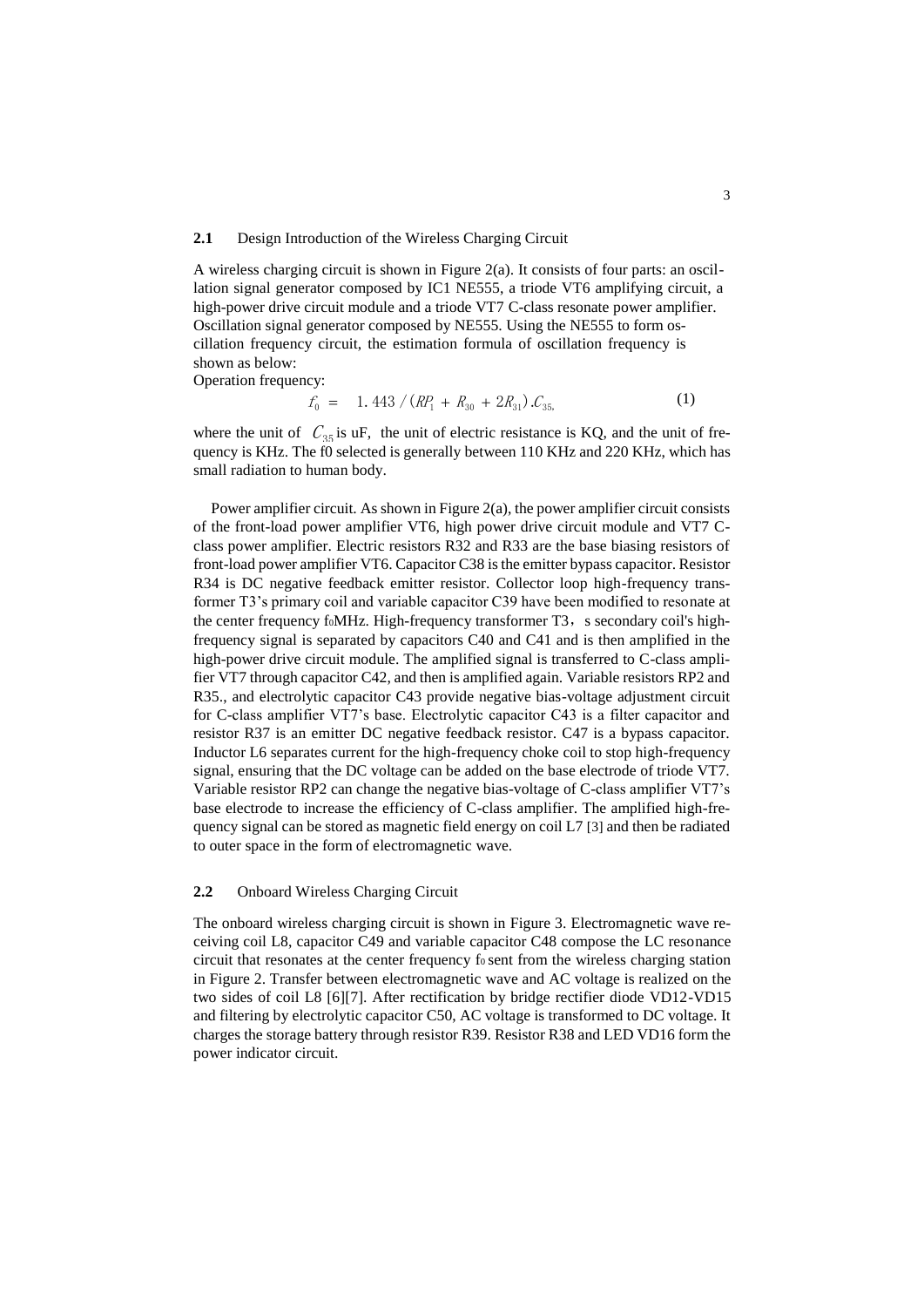### **2.3** Study on Wireless Charging Station Circuit

With the development of science and technology, people have expanded their knowledge of the properties of electromagnetic waves, which cannot be touched and seen. This system circuit's parking space charging station transfers DC energy to electromagnetic wave energy, and the onboard charging circuit transfers electromagnetic wave energy to DC energy. Although wireless charging provides great convenience to people, its low efficiency is not acceptable by them. Current commercial wireless chargers are mobile wireless chargers with low power, while the market of automobile wireless charger is still at the early development stage. There are some questions to be answered [5]: (1) How to further improve charging efficiency of the wireless charger; (2) What frequency of electromagnetic wave should we adopt in the process of close range electromagnetic wave energy transfer, to get maximum efficiency and low radiation effect to human body; (3) There are many circuits to realize electromagnetic wave energy transfer. This circuit is just one of them. Which circuit is the optimal one; and (4) Which materials should we choose for the varnished wire of the transmission coils and how to wind them, to get the most concentrated electromagnetic wave energy and the highest efficiency, and to be most helpful for the study of energy transfer between electromagnetic wave energy and AC. We need to study further, to launch the products as soon as possible.

## **3 Design of an RFID wireless transmission circuit**

When we design the circuit, we need to consider the following factors: if the total number of parking spaces is Y, the number of installed onboard responders and wireless chargers is X, and 80% of the owners will park their cars in this parking lot during the peak period, then  $X^*80\% = Y$ . When we implement binary coding with a unique number for each car [1], we should include all information of the owner. Binary coding element should be able to include the license plate number and bank account number as needed. It should also have adequate redundancy to increase capacity in the future. All the coding information of owners should be recorded in the chip STMF103 in each parking space reader.

#### **3.1** Design of an RFID Wireless Transmission Circuit

The operation principle: As shown in Figure 3(a), when the owner parks the car in the parking space, using the parking space sensor to drive the parking space reader allows all the information of the owner to be sent out with a unique pack of serial digital signals for each of them and with the ASK modulation mode. Send out each owner's information from STM32F103 45# with a 20ms time interval, and after sending all the owners' information, wait for 40ms for the signal of the responder and then repeat the circulation. The output signal from IC3 45# is transferred through the capacitor C28 to ASK modulation triode VT4's emitter. The crystal oscillator, acting as carrier wave, is transferred to emitter follower VT5's base electrode through capacitor C22 and its

4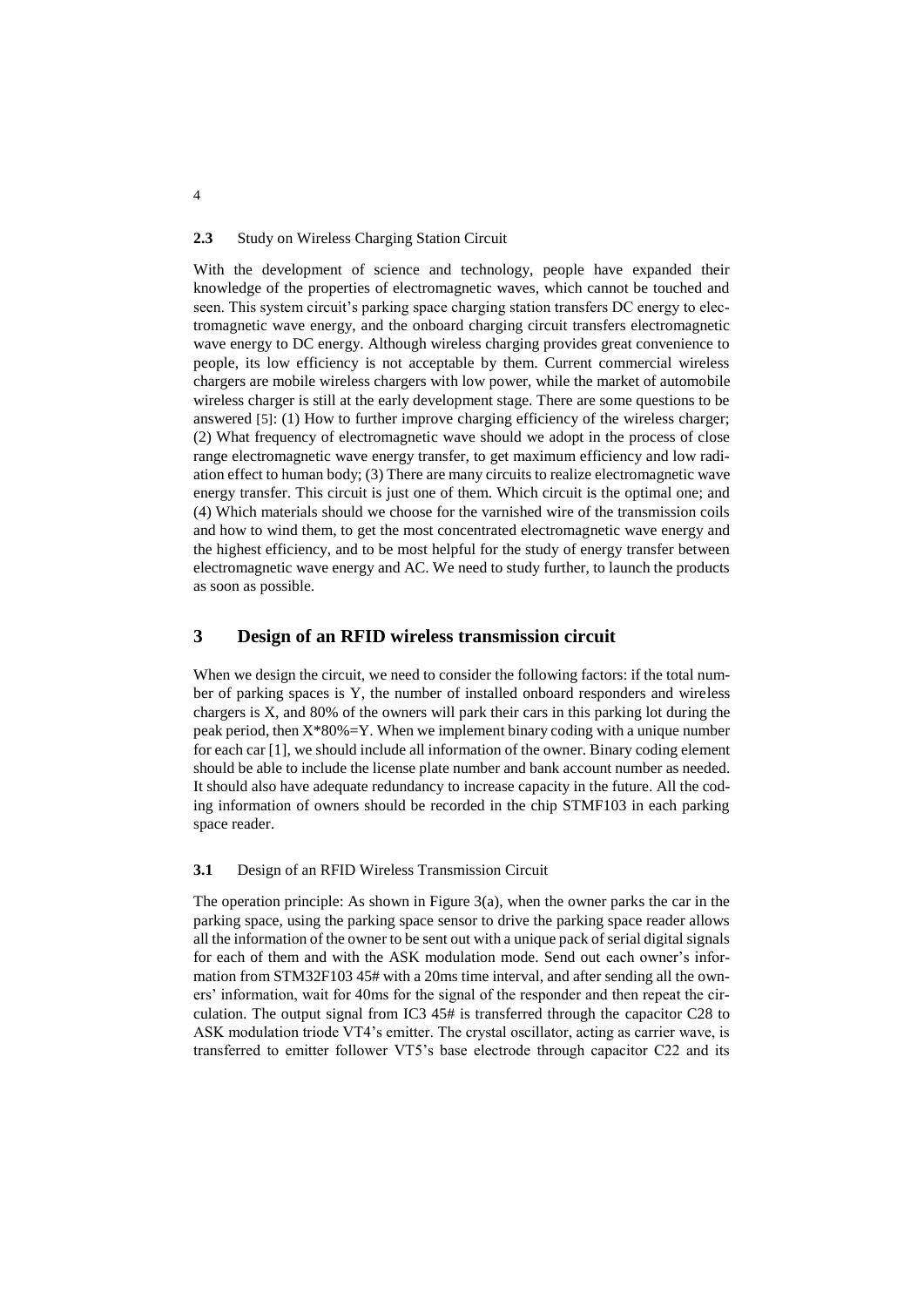power is amplified. Then it is transferred from emitter capacitor C20 to ASK modulation triode VT4's base electrode, to conduct amplitude modulation. After that, it is amplified through triode VT4 by single tuning, and the primary inductor of high- frequency transformer T2 and variable capacitor resonate on the crystal frequency. The secondary T2 is separated through capacitors C15 and C16 and then is amplified by the last power amplifier VT3's base electrode. Similarly, the primary coil of high- frequency transformer T1 and variable capacitor C14 resonate on the crystal frequency, and high-frequency digital amplitude-modulated wave is sent out from the secondary coil of T1.

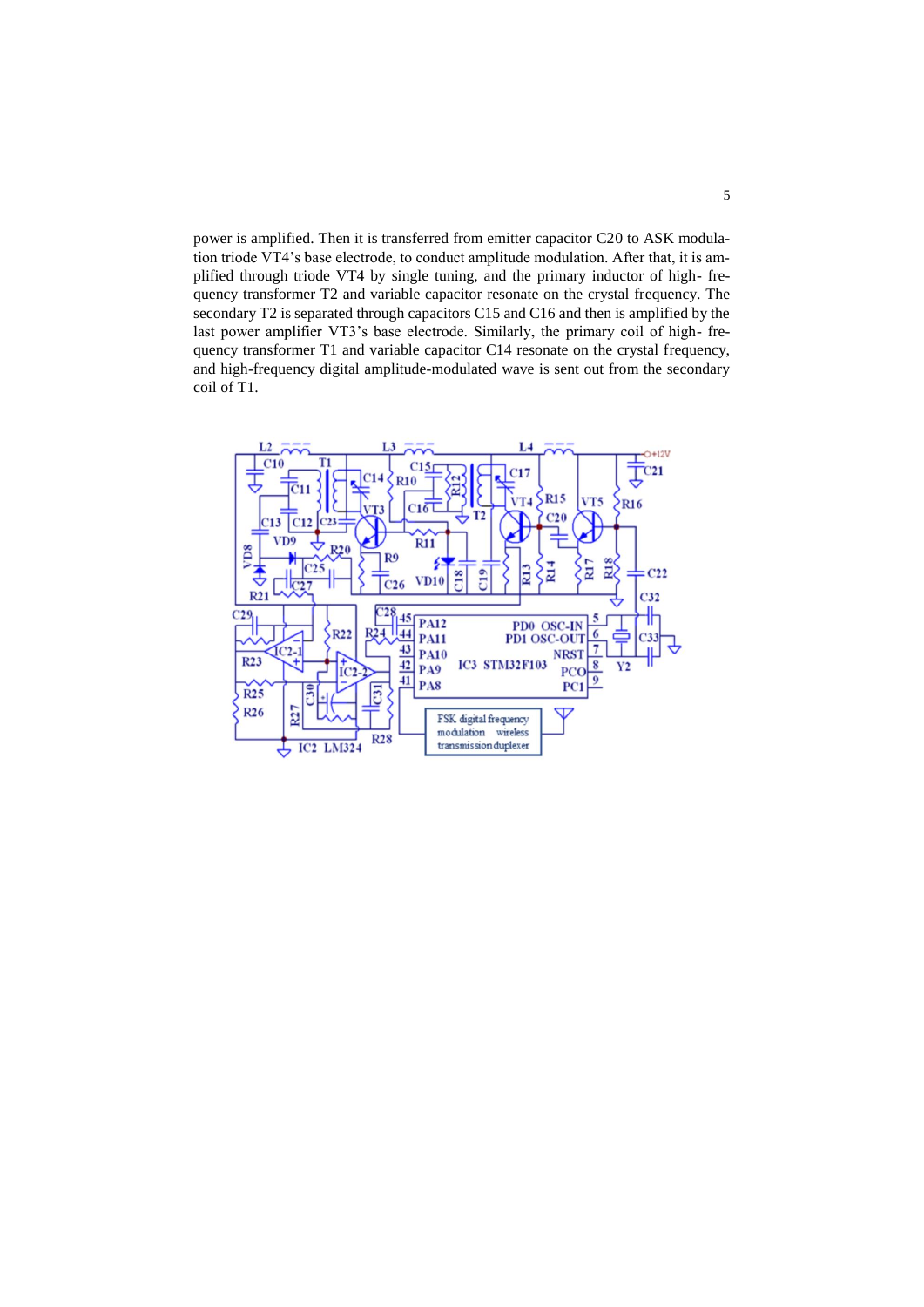**Fig. 2.** RFID wireless transmission duplexer- circuit of the reader

## 3.2 Onboard Responder

As shown in Figure 3(b), inductor L1, and capacitor C1 and C2 resonate on the crystal Y1 frequency of figure 3(a) and receive the amplitude-modulated signal of ASK.



**Fig. 3.** RFID wireless transmission duplexer- circuit of the responder

Through the bridge-type high-frequency rectifier diodes VD1-VD4, the output of capacitor C3 from top to ground is the positive ASK impulse wave voltage, and it is coupled to the two ends of R5 though capacitor C3 and resistor R0. Resistors R4 and R5 provide the initial bias voltage to diode VD6 and keep it in a micro-conducting state. After demodulation by diode VD6 and capacitor C5, the owner's binary coding is exported, which is amplified through triode VT2 and exported to IC4 STM32F103 45# through the collector. When the collected binary coding information is the same as the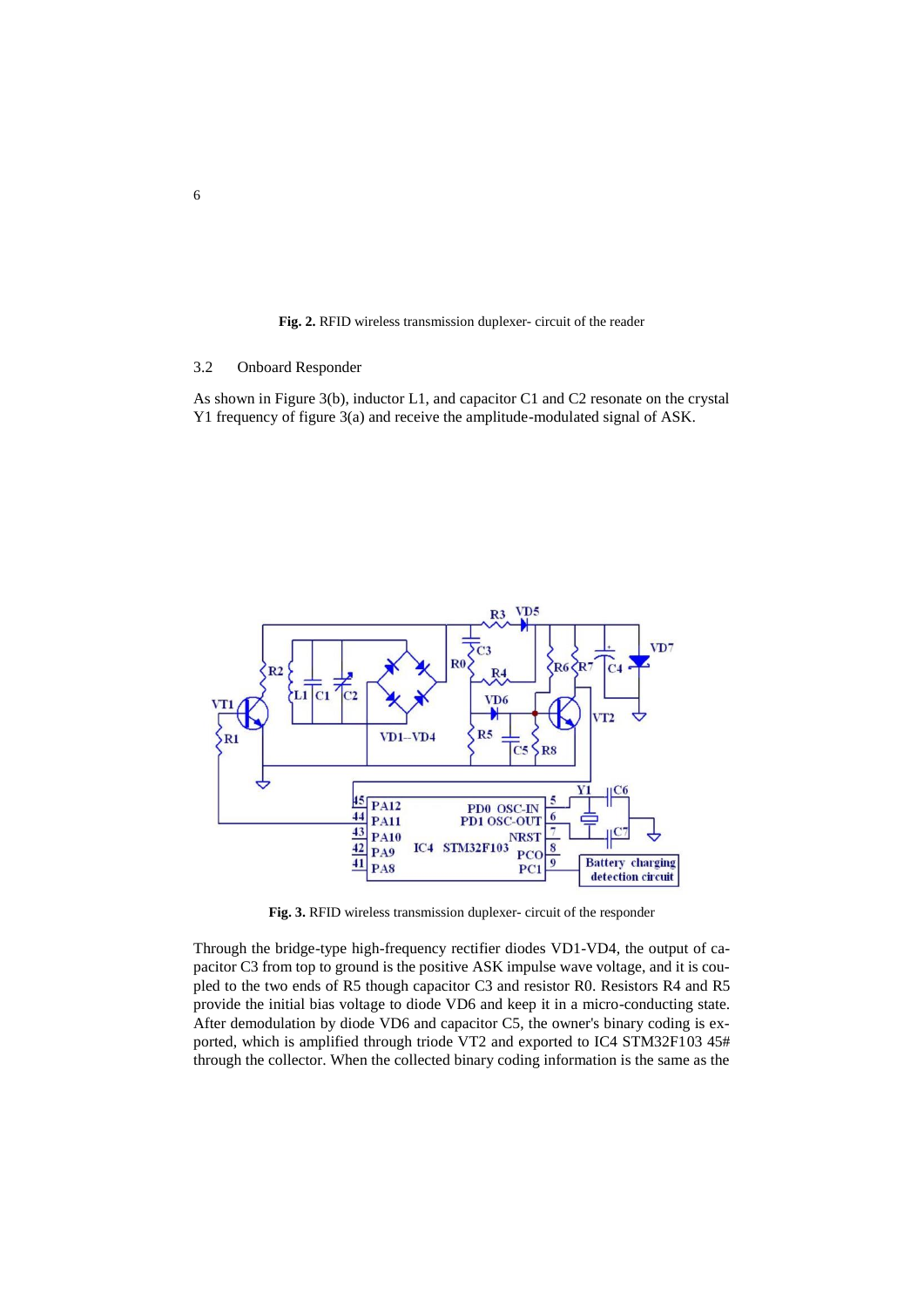chip information stored in the current onboard IC4, IC4 immediately transfers the binary coding information such as the owner's bank account number from IC1 44# through resistor R1 to triode VT1's base electrode for amplification. After amplification and phase inversion from the collector, it is then transferred to bridge-type high- frequency rectification diodes VD1-VD4 that constitute the output terminal. This realizes the modulation of ASK and transmission from coil L1. Similarly, for the battery charging detection circuit, when the voltage is relatively low, the charging is finished, or the owner leaves the parking space, IC1 44# will send out a serial of binary coding digital information of the owner, which is amplified through triode VT1, modulated by bridge type diode ASK and sent out from coil L1.

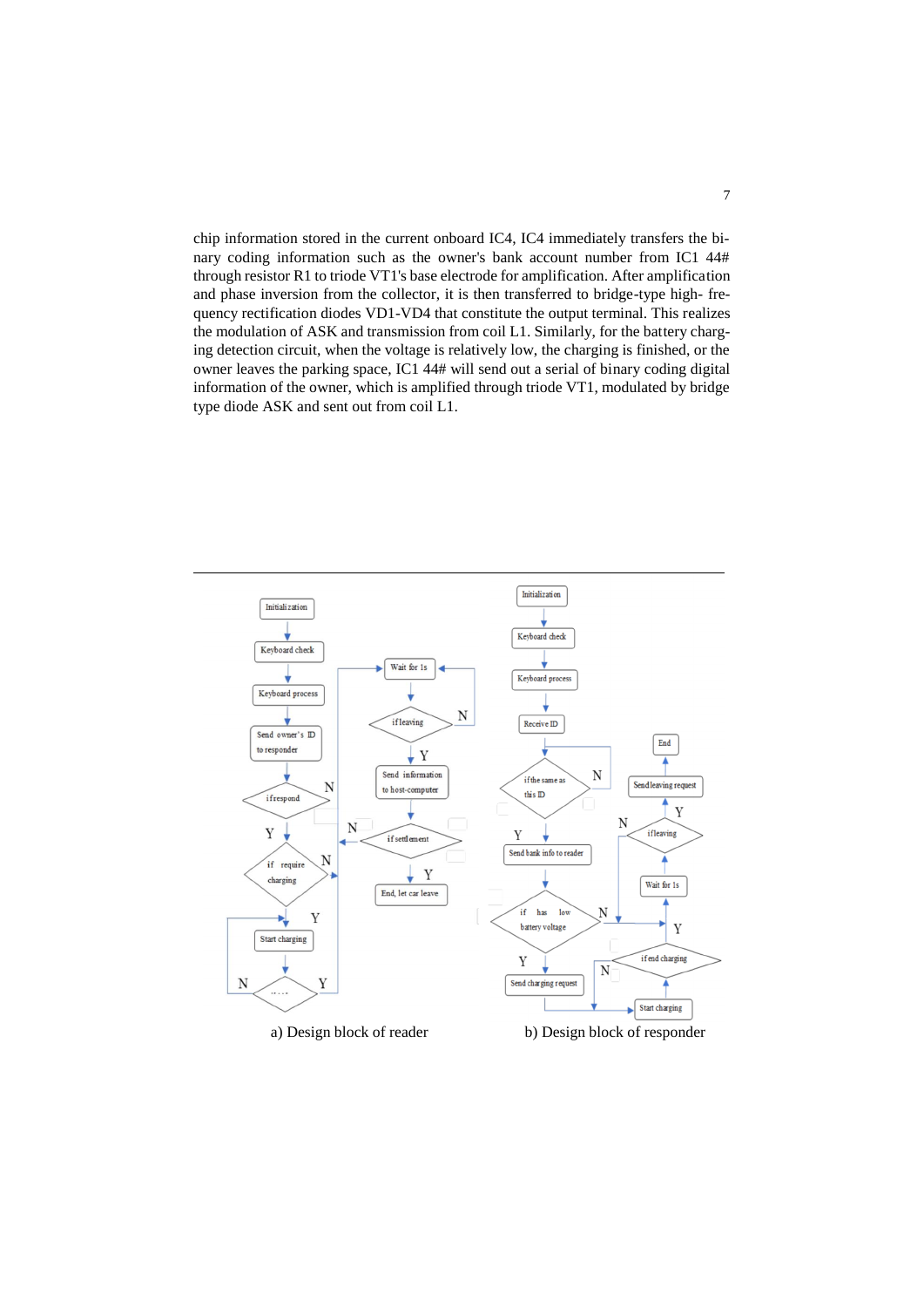#### **Fig. 4.** Portion of software design blocks

### **3.3** Information Receiving by Parking Space Reader

As shown in Figure 4(a), diodes VD8 and VD9, resistor R20, and capacitor C25 compose the ASK voltage-multiplying detector circuit. After the ASK amplitude- modulated signal is received by the onboard responder, it undergoes demodulation in the previous voltage-multiplying detector circuit to form binary digital signal. Then it is amplified and modified through IC2-1 and IC2-2 reverse operational amplifiers and sent into IC3 STM32F103 44# to undergo data processing of digital signal. After that, it is exported from #41 to FSK digital frequency modulation wireless transmission duplexer and emitted after modulation.

### **3.4** Main Computer Control Room

When the FSK digital frequency modulation wireless transmission duplexer, installed on the host computer in the main control computer room, receives the FSK signal from the parking space reader, the signal is demodulated and transferred to the host computer to process data and export from two paths. Through one path, the signal is sent to the display terminal to show the field information. If any abnormal phenomenon happens, it will send out automatic sound-light alarm and get immediate management. Through the other path, the signal is sent through Internet network to realize the automatic settlement of the cost in the remote payment system by protocols like TCP/IP.

## **4 Software Design**

This software design cooperates well with the hardware circuit. In the communication process between the host-computer and slave-computers, it considers the owners' cost conditions at the parking lot. It can conduct automatic conversion of owners' parking duration and charging energy consumption to the cash amount. It also adopts the TCP/IP protocol of the host-computer to establish telecommunication with the Internet and alizes the automatic settlement of the cost with contracted payment platforms. A portion of the software design diagram is shown in Figure 4, which demonstrates the design idea of the wireless charging parking management system software.

## **5 Conclusion**

In this paper, we presented a designing and implementing circuit of wireless charging of the parking management system. Charging principles of the wireless charging station and parking management were used in the detailed design for dealing with bottleneck effects such as a lousy cruising ability and inconvenient wire charging stations. The modules as the components of the system are wireless communication among parking